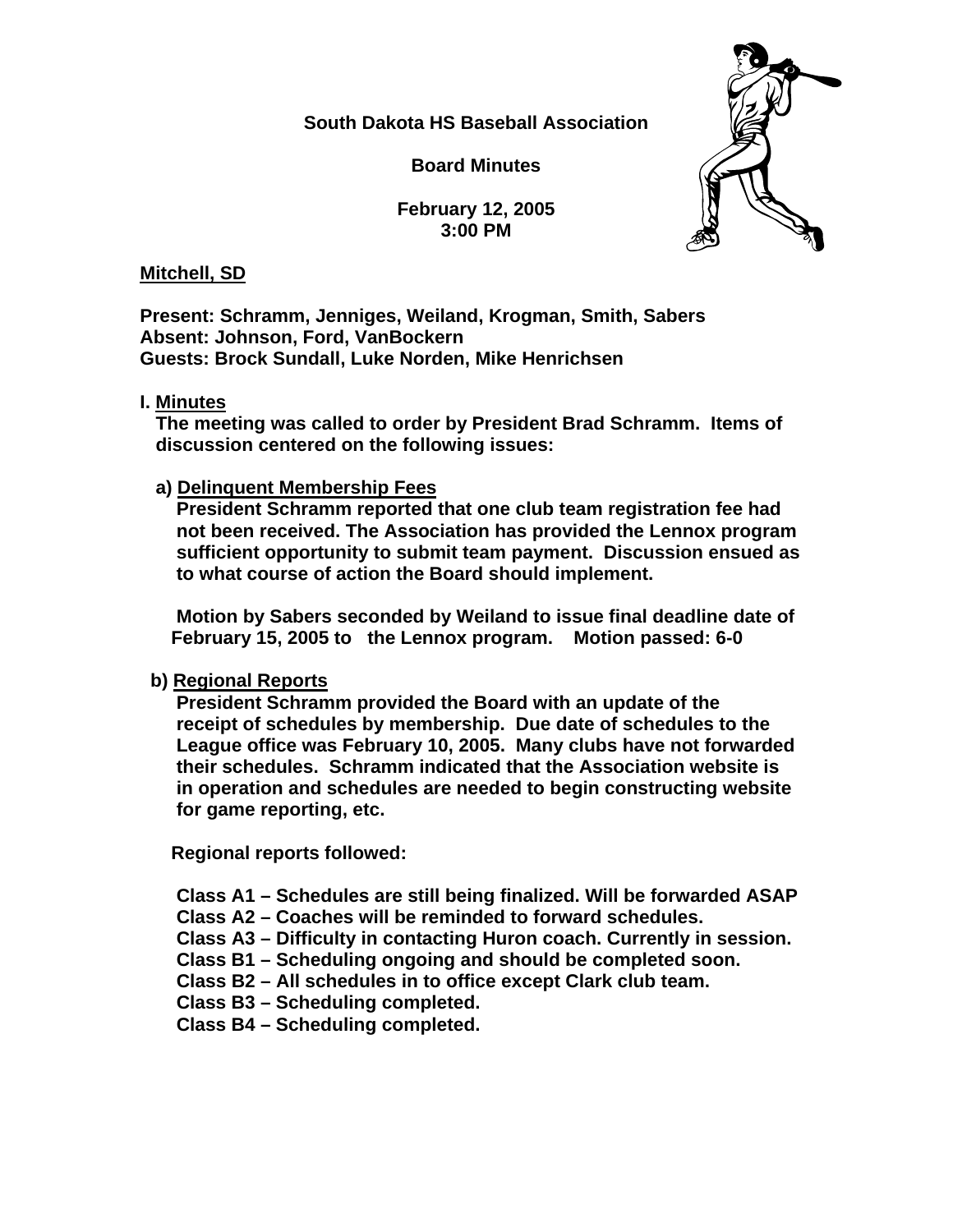**c) State Tournament Bids**

 **Discussion and presentation of State Tournament bids by site representatives followed.** 

 **Class A Bids were received from the following communities.** 

 **Brookings – Representative Present: Matt Krogman Sturgis – No representative present.** 

 **Board reviewed bids from both communities. Discussion centered on advantages and disadvantages of each bid. Ballots cast by Schramm to Board for vote.** 

 **Board Action: Sturgis awarded Class A State Tournament.** 

## **Class B**

 **Bids were received from the following communities:** 

 **Chamberlain – Brock Sundall representing Parkston – No representative present. Burke – No representative present. Dell Rapids – Mike Henrichsen** 

 **Bids were reviewed by the Board with Dell Rapids and Chamberlain providing presentations to the Board.** 

 **Board Action: Dell Rapids awarded Class B State Tournament** 

#### **High School Showcase**

 **President Schramm reported that only one bid had been received.** 

 **Board Action: Showcase awarded to Burke.** 

## **d) Other Business**

 **President Schramm reported on the inquiry by the Watertown program as to the eligibility of potential participants form the Florence and Great Plains Lutheran school. Discussion followed as to the Class A Coop policy. Secretary Smith provided the Board with synopsis of his communication with Watertown coach.** 

 **Board Action/Comment: The Board unanimously agreed that the Coop policy adequately provides in clear language what is acceptable in regards to a Class Coops. The participants of Great Plains**